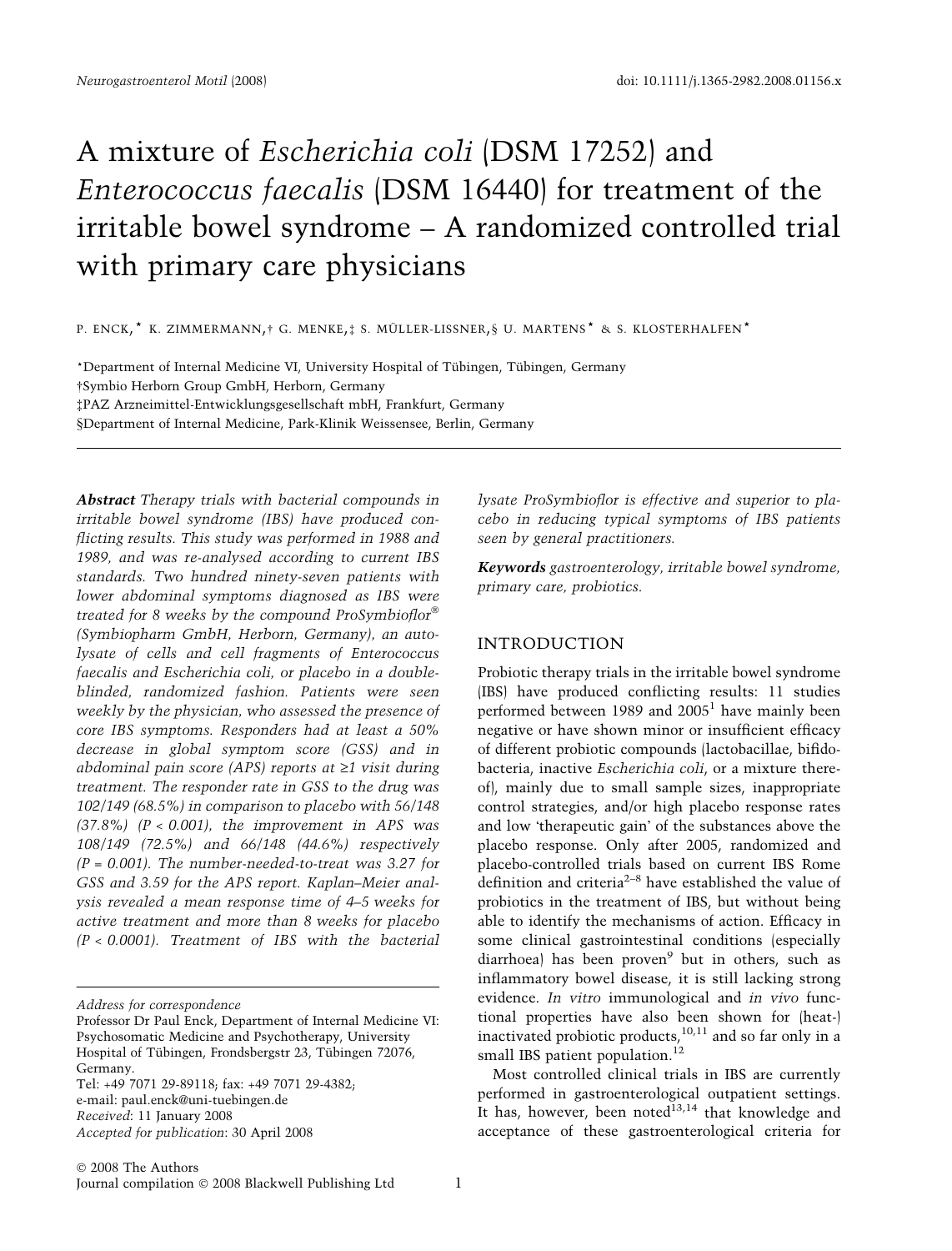functional bowel disorders such as the Rome criteria for  $IBS<sup>15,16</sup>$  are not well developed among primary care physicians. On the other hand, family physicians have established their own criteria for the diagnosis of IBS over the past 20 years, who differ to some degree from those of gastroenterologists: these so-called WONCA criteria, first established in  $1983$ ,<sup>17</sup> were developed parallel to the Rome consensus process $^{18}$  and were last updated in 1998.<sup>19</sup> These criteria are less restrictive and easier to handle in every-day practice and match the definitions of 'somatoform disorders' (somatic disorders with missing evidence of an organic and a likely psychological origin) as the overall category to which IBS belongs according to the Diagnostic and Statistical Manual for Mental Disorders (DSM-IV<sup>20</sup>).

Currently, no generally approved drugs are available for the treatment of IBS, and new compounds developed during the last decade have shown rather poor efficacy in the range of 10–15% above placebo; placebo response rate, in contrast, have ranged between 40% and  $60\%$ .<sup>21</sup> This has resulted in relatively high numbers-needed-to-treat (NNT), e.g. in the range of 10 for tegaserod.<sup>22</sup>

Most drugs in IBS have been tested in specialized gastroenterological centres. However, as most IBS patients are treated in primary care, one may speculate that studies conducted in such a setting may be superior to a GI-conducted study in that more and more representative patients can be included. This is also suggested by a recently published trial of a probiotic bifidobacteria infantis preparation<sup>5</sup> that showed superiority of the drug above placebo at least for a concentration of  $10^9$  colony-forming units (CFU) compared to placebo; this study was performed in primary care.

The study we report here was conducted in primary care in 1988 and 1989, i.e. after the Manning criteria had been published $^{23}$  but before the first version of the Rome criteria for the diagnosis of  $IBS<sup>24</sup>$  was available. It was re-analysed according to current standard for IBS clinical trials as set by the US Food and Drug Administration  $(FDA)^{22}$  and the European Medical Agency  $(EMEA)^{25}$  to test whether the initially recorded efficacy26 that had initiated registration of the compound (approved in Switzerland by SWISSMEDIC 4 October 2005 (Reg. No 00675), pending in Germany $]^{27}$  would be preserved under these circumstances. The bacterial lysate used here contained 1.5 to  $4.5 \times 10^7$  CFU mL<sup>-1</sup> of inactivated cells and cell fragments of Enterococcus faecalis (DSM 16440) and E. coli (DSM 17252). Both strains have been demonstrated to survive the gastric passage and could be identified in respective stool samples<sup>28</sup> when tested individually. Their mixture and subsequent inactivation is tested for clinical efficacy the first time here.

# METHODS

Two hundred ninety-seven patients with the diagnosis of IBS according to the criteria of primary care physicians<sup>19</sup> were recruited in 10 primary care centres between June 1988 and February 1989. The study was conducted according to the national legal requirements (§41(3), Arzneimittelgesetz, as of 20 July 1988), the protocol had been approved by the local ethical committee of the physician organization (Landesärztekammer Hessen, Germany) and patients had given written informed consent to participate.

Initial entry criteria were patients of both genders age 18–70, who had been the treated for IBS symptoms during the last year, who presented with abdominal pain, had a minimum score of 44 points on the Kruis scale<sup>29</sup> and who were willing to absent from any spasmolytics medication during the course of the study. Exclusion criteria were the absence of abdominal pain, the presence of organic origin of symptoms, acute cholecystitis or postcholecystectomy symptoms, acute pancreatic inflammation, a medical history in liver damage, ileus, severe chronic diseases of any kind, acute fever, cachexy, patients who took in spasmolytics during the last 7 days, pregnancy, a Kruis score <44 points, patients who are not fully legal competent and patients evidently unable to cooperate in the trial.

They were assessed during an initial doctor's visit of the patients. Patients identified as having IBS were then randomized to receive either ProSymbioflor (Symbiopharm GmbH, Herborn, Germany) (10 drops = 0.75 mL t.i.d. as an oral liquid during the first week, 20 drops t.i.d. for weeks 2 and 3, and 30 drops t.i.d. thereafter) or placebo, identical in taste and texture in a double-blinded fashion for 8 weeks.

ProSymbioflor is an autolysate of cells and cell fragments of E. faecalis (DSM 16440) and E. coli (DSM 17252), and 1.5 mL of Prosymbioflor contains 3.0 to  $9.0 \times 10^7$  CFU of living bacteria at the time of their mixture. After mixing both strains, the compound is immediately exposed to heat and pressure (via autoclave), and is sterile thereafter.

Symptoms were assessed weekly – by interview during a doctor's office visit – to verify improvement or not. The initial evaluation assessed the presence of the core IBS criteria and a number of other symptoms (see Table 1), but was based on the criteria of the International Classification of Health Problems in Primary Care (ICHPPC) of the World Organization of National Colleges, Academies and Academic Associations of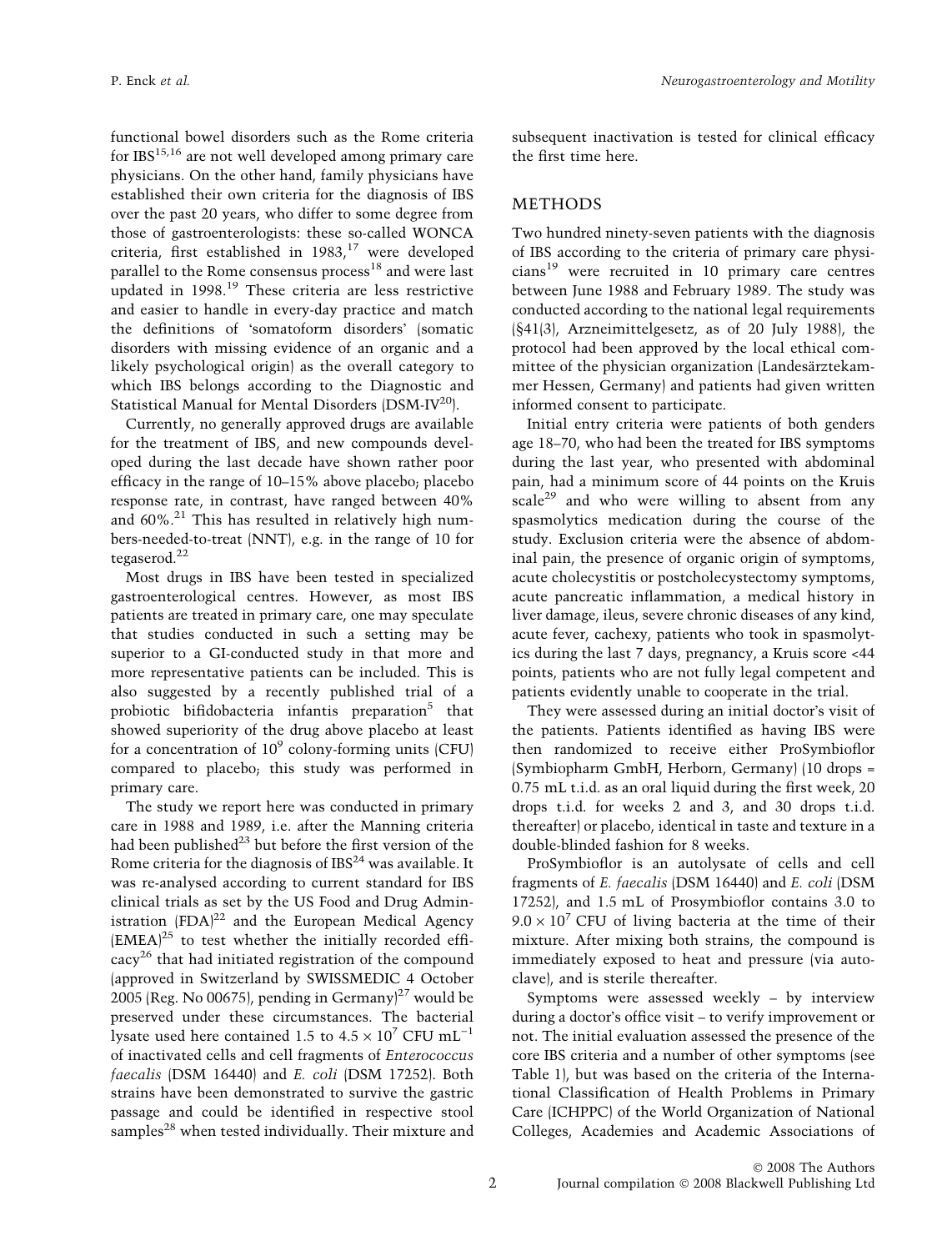Table 1 Symptoms evaluated that matched or did not match IBS criteria in primary care and in gastroenterology

| Symptoms                   | Primary<br>care<br>ICHPPC-2<br>(WONCA)* | Gastroenterology |                  |
|----------------------------|-----------------------------------------|------------------|------------------|
|                            |                                         | Manning          | Rome<br>I/II/III |
| Lower GI pain, spontaneous | Yes                                     | Yes              | Yes              |
| Pain, spontaneous, diffuse | Yes                                     | <b>Yes</b>       | <b>Yes</b>       |
| Lower GI pain, w/palpation | <b>Yes</b>                              | Nο               | Nο               |
| Altered stool consistency  | Yes                                     | Yes              | Yes              |
| Altered stool frequency    | Yes                                     | Yes              | <b>Yes</b>       |
| Palpable, tender sigma     | Yes                                     | No               | No               |
| Bloating                   | Yes                                     | Yes              | Yes              |
| Upper GI pain, spontaneous | Yes                                     | Yes              | Yes              |

\*International Classification of Health Problems in Primary Care (ICHPPC) of the World Organization of National Colleges, Academies and Academic Associations of General Practitioners/Family Physicians (WONCA). IBS, irritable bowel syndrome.

General Practitioners/Family Physicians (WON- $CA$ <sup>17,19</sup> and not the gastroenterological set of symptoms proposed by Manning et  $al^{23}$  or by the first version of the Rome criteria. $^{24}$  Responders were identified as those patients who had no IBS symptoms at the end of the trial.

The re-analysis of the data was based on current criteria for IBS and response during clinical trials. Patients had to have abdominal pain, and altered bowel habits (diarrhoea, constipation or both alternating) and bloating from the list of symptoms recorded. From the symptom list and the patients rating of severity (Table 1), a global symptom score (GSS) was computed to match current subjective global assessment criteria.<sup>30</sup> To comply with the EMEA request<sup>25</sup> for two primary endpoints (global assessment and pain), an abdominal pain score (APS) was computed as well. A responder was defined as having at least a 50% improvement during the course of the study, $30$  and calculations were performed for GSS and APS separately.

Responders and non-responders were compared for drug efficacy by a number of conventional statistical measures, including Fisher's exact test (chi-square test) for overall efficacy, the NNT and the relative benefit (RB). In addition, a Kaplan–Meier function was calculated for the time needed to achieve 50% improvement in both groups.<sup>31</sup> NNT was calculated as  $1/$ ((response) rate treatment) – (response rate placebo))]  $\star$  100. Relative benefit was calculated as (response rate treatment)/(response rate placebo) \* 100. This allows comparison of the efficacy of different drugs in across clinical trials $32$  independent of the sample size; e.g. the NNT identifies the number of patients to be treated so that one patient more is responding in the active treatment group than in the placebo group. A small NNT thus indicates that the drug is highly efficient to improve patients' symptoms.

Data analysis is based on the intent-to-treat (ITT) population, with the last value carried forward in case of dropouts. Assuming a placebo responder rate of 50%, 125 patients per group would have been necessary to detect an increase of the responder rate by 20% with an alpha of 0.05 and a power of 0.85. Data analysis was performed in addition for the patients who finished the study according to the protocol [per-protocol (PP) population].

A number of post hoc analyses were carried out to estimate the importance of the following factors for the overall assessment of drug efficacy: centre effects, gender effects and symptom duration (less or more than 1 year).

All data are given as mean  $\pm$  SEM. For all tests, a level of 5% was set to indicate significance.

## RESULTS

From the initially seen 312 patients, 297 were recruited while 15 were excluded as non-IBS patients. Eighteen of the 297 patients (each nine in the drug and the placebo arm) dropped out during the course of the study; in five cases – three for active treatment and two for placebo – patients discontinued because of adverse events. In 15 cases, incomplete data were available, so that 264 completed the trial (PP sample) (Fig. 1). Patients in both arms of the study were comparable with respect to basic demographic data (Table 2), and adverse events and reasons for discontinuation were similar between drug and placebo (Tables 3 and 4).

With the exception of two patients in the active treatment group and one patient in the placebo group, all patients reported abdominal pain and diarrhoea or constipation. A differentiation between diarrhoea-predominant and constipation-predominant was not made, but  $n = 117$  patients in the medication group  $(78.5\%)$  and  $n = 119$  patients in the placebo group (80.4%) reported alternating symptoms of constipation and diarrhoea.

Gastrointestinal adverse events that occurred during treatment (Table 3) included diarrhoea  $(n = 11)$  in the medication and  $n = 3$  in the placebo group), gastric (upper GI) pain or discomfort  $(n = 11$  and  $n = 7$  respectively), nausea and vomiting  $(n = 2 \text{ and } n = 5)$ , heartburn  $(n = 2 \text{ and } n = 0)$ , painful bloating  $(n = 0 \text{ and } n = 1)$  $n = 2$ , upper and lower abdominal pain  $(n = 0$  and  $n = 1$ , dry mouth  $(n = 3 \text{ and } n = 1)$  and bleeding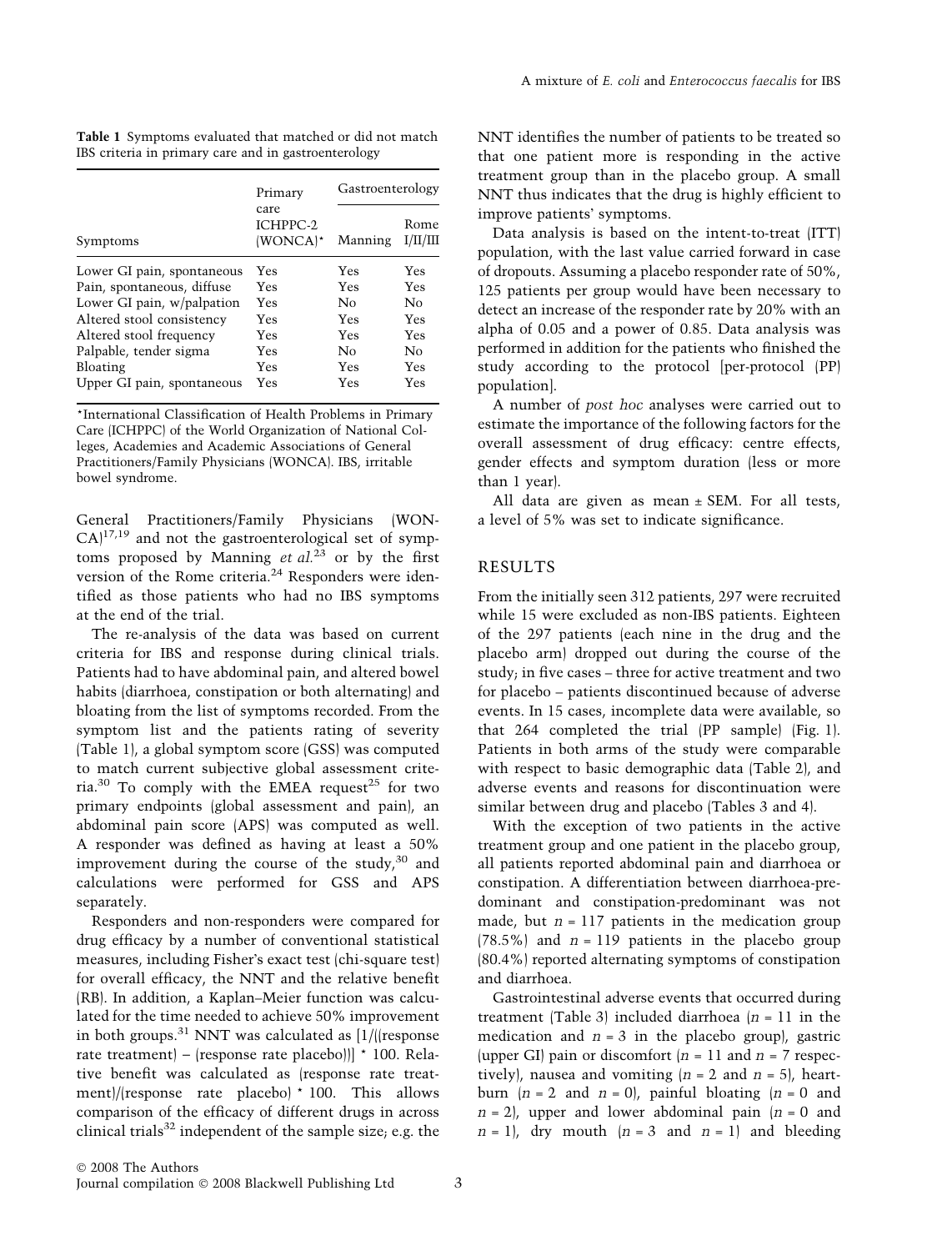

Figure 1 Patient selection and distribution. At the time of study conductance (1988/1989), the number of patients screened was not regularly documented.

Table 2 Demographic data of patients in the placebo and the drug arm of the study

|                                    | ProSymbioflor    | Placebo           |
|------------------------------------|------------------|-------------------|
| N <sub>0</sub>                     | 149              | 148               |
| Females                            | 72.              | 75                |
| Mean age (range) (years)           | 49.8 (19-70)     | 49.4 (18-76)      |
| Mean weight (range) (kg)           | 69.3 (46-100)    | 68.9 (44-109)     |
| BMI (range) ( $\text{kg m}^{-2}$ ) | 24.4 (17.2-37.6) | 24.0 (17.1-33.2)  |
| Medication during study            |                  | $N = 1$ (No. 276) |

Table 3 Adverse events during the trial in major organ systems in the drug and placebo arm of the study

|                          | Number of adverse events |               |       |  |
|--------------------------|--------------------------|---------------|-------|--|
| Organ class              | Placebo                  | ProSymbioflor | Total |  |
| Generalized dysfunctions | 2.                       | 5             |       |  |
| Skin responses           | 4                        |               | 13    |  |
| Hearing and balance      | 2                        |               | 8     |  |
| Psychiatric              | 6                        |               |       |  |
| Visual system            | O                        |               |       |  |
| Digestive system*        | 20                       | 29            | 49    |  |
| Nervous system           |                          |               | 2     |  |
| Total                    | 35                       | 52            |       |  |

\*Upper and lower gastrointestinal symptoms: heartburn, nausea and vomiting, bloating, upper and lower abdominal pain or discomfort, diarrhoea and bleeding haemorrhoids.

haemorrhoids  $(n = 1 \text{ and } n = 0)$ . Among these, at least those related to lower GI functions (diarrhoea, lower Table 4 Discontinuation of study for adverse events and other reasons

|                               | Number of adverse events |                             |    |
|-------------------------------|--------------------------|-----------------------------|----|
|                               |                          | Placebo ProSymbioflor Total |    |
| Adverse events                |                          |                             |    |
| Skin responses                |                          |                             |    |
| Digestive system <sup>*</sup> |                          |                             |    |
| Other reasons                 |                          |                             |    |
| Other diseases                | 2.                       |                             | З  |
| Patient request (vacation)    | 4                        | 3                           |    |
| Other reasons                 |                          | 2.                          | 3  |
| Total                         |                          |                             | 18 |

\*Upper and lower gastrointestinal symptoms: vomiting, diarrhoea and heartburn respectively in the medication group, and abdominal pain in the placebo group.

abdominal pain, bloating) may represent a flare of IBS symptoms rather that true adverse events.

The gastrointestinal adverse events that led to discontinuation were vomiting, diarrhoea and heartburn respectively in the active medication group, and abdominal pain in the placebo group (Table 4). In only one case (in the placebo group), discontinuation was decided after spasmolytics medication for severe gastrointestinal symptoms (abdominal pain, nausea, vomiting) (Fig. 1).

#### ITT population

Based on the GSS responder definition, 102/149 (68.5%) were identified as drug responders, while the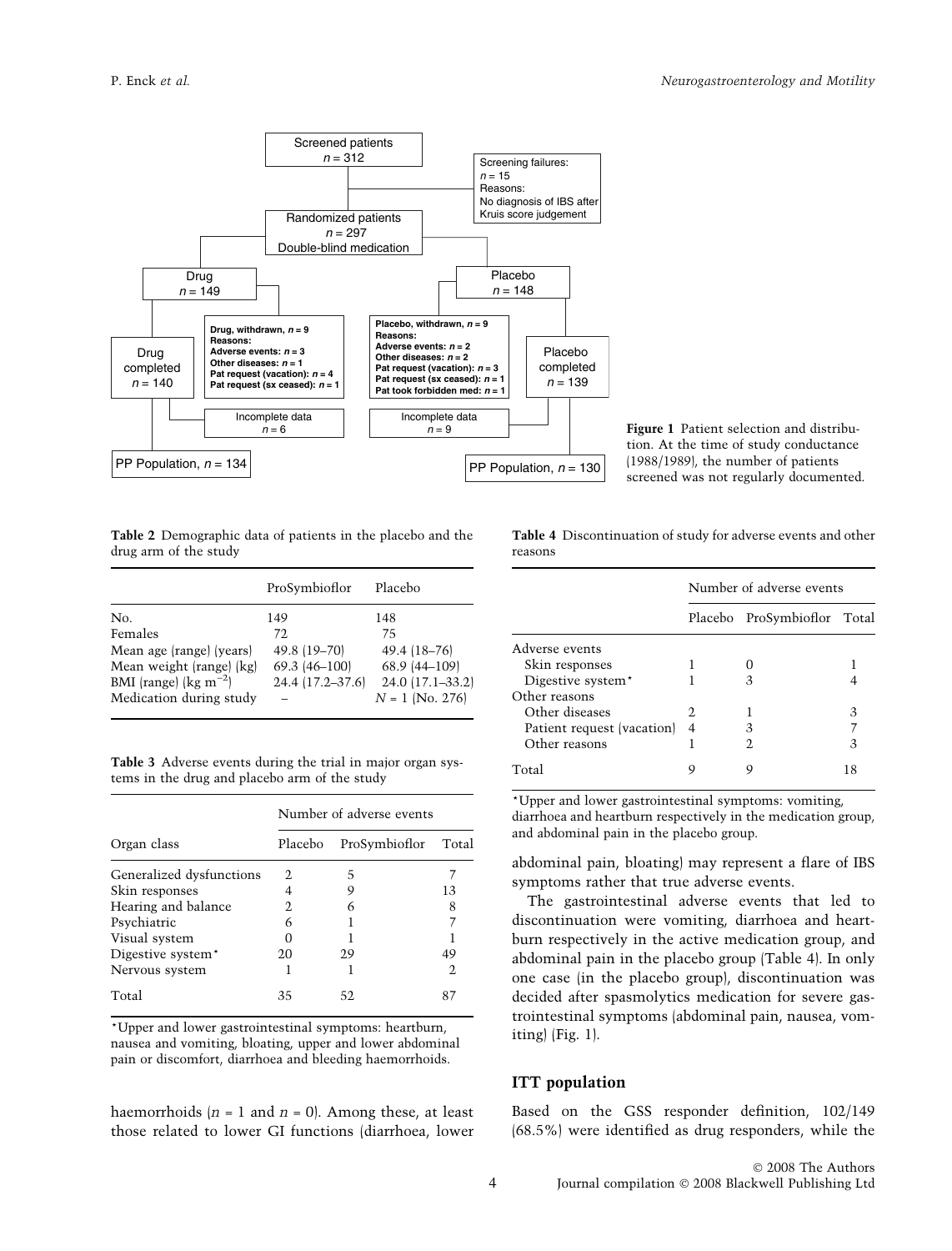A mixture of E. coli and Enterococcus faecalis for IBS

response rate in the placebo arm was 56/148 (37.8%)  $(P < 0.001)$ . For APS, the response was  $108/149$  (72.5%) for the drug and  $66/148$  (44.6%) for placebo ( $P < 0.001$ ).

The calculated NNT was 3.27 (95% CI: 2.41–5.05) for GSS, and 3.59 (2.59–5.83) for APS. The RB of the drug in comparison to placebo was 1.80 (1.45–2.55) for GSS and 1.62 (1.33–1.97) for APS.

The Kaplan–Maier estimation of the time needed to reach response criteria in both groups were 4–5 weeks in the drug arm and more than 8 weeks in the placebo arm (Kaplan–Meier estimator,  $P < 0.0001$ ) (Fig. 1).

## Per-protocol population

In the drug arm, 134 finished treatment per protocol, and in the placebo group, these were 130. The respective efficacy of the drug on GSS was 93/134 (69.4%) and 49/130 (37.7%) for placebo. Abdominal pain score efficacy was 97/137 (72.4%) and 56/130 (43.1%) respectively. This yielded similar NNT and RB for GSS and APS than with the ITT population.

#### Post hoc analysis

Post hoc analysis revealed no differences in efficacy of the drug between the gender and with shorter duration of the disease. As is evident, patients not meeting (current) IBS criteria, patients with an erythrocyte sedimentation rate >20 mm per 2 h and/or with symptoms of <1 year duration did show high NNT (low RB). While superiority of one centre was noted (NNT: 1.07), all other centres also yielded significant results (NNT: 7.54) (Table 5).

Table 5 Post hoc analysis of subgroups of the ITT population with NNT

|                                                    | Number | Mean<br><b>NNT</b> | 95% CI        |
|----------------------------------------------------|--------|--------------------|---------------|
| IBS conform w/DGVS*                                | 254    | 2.83               | $2.13 - 4.18$ |
| IBS not conform w/DGVS                             | 43     | 38.5               | $3.1 - 3.69$  |
| ESR $\leq$ 20 mm per 2 h                           | 241    | 2.70               | $2.05 - 3.94$ |
| $ESR > 20$ mm per 2 h                              | 54     | 364.00             | $3.72 - 3.8$  |
| IBS conform w/DGVS and<br>ESR $\leq 20$ mm per 2 h | 204    | 2.27               | 1.78-3.16     |
| Symptoms $\leq$ l year                             | 44     | 2.07               | 1.47-4.49     |
| Symptoms >1 year                                   | 251    | 3.63               | $2.53 - 6.37$ |
| Males                                              | 117    | 2.49               | 1.76-4.22     |
| Females                                            | 179    | 3.98               | $2.55 - 9.13$ |
| Centre 1                                           | 64     | 1.07               | $0.98 - 1.17$ |
| All others                                         | 233    | 7.54               | 3.85-170.9    |

\*DGVS: German Society of Digestive and Metabolic Diseases, that released an IBS consensus statement in 1999.<sup>38</sup> ESR, erythrocyte sedimentation rate; ITT, intent to treat; NNT, number needed to treat, IBS, irritable bowel syndrome.



Figure 2 'Survival' plot of drug (dotted line) and placebo group (solid line): the Kaplan–Meier function is calculated for the time (in weeks) needed to reach response criteria (50% symptom improvement). The difference is highly significant  $|P < 0.001|$ .

#### DISCUSSION

Recently published trials $5-7$  have demonstrated overall superiority of probiotic compounds in comparison to placebo in the treatment of IBS, while studies published before 2005 usually were unable to verify this.<sup>1</sup> This was in part due to the fact that small sample sizes usually results in high variability of the placebo response<sup>21</sup> and carry the risk of failure. This is well in line with the large-scale study reported here, which was conducted between June 1988 and February 1989. When analysed according to current standards of IBS definitions<sup>15</sup> and trial requirements, $33$  it showed high efficacy of the compound, an inactivated E. coli and E. faecalis mixture preparation<sup>28</sup> in comparison to placebo.

In vitro immunological and in vivo functional properties of inactivated bacterial products have been shown<sup>10,11</sup> also in IBS patients.<sup>12</sup> To our knowledge this is the first double-blinded, randomized and placebo-controlled study in a large population of IBS patients. As different types of inactivation exhibit different functional consequences, $10$  and the compound tested here contained both inactivated E. coli and Enterococcus cells as well as fragments of bacterial cells, one cannot conclude from the present data on the mechanisms of action, but mediation through the intestinal immune system and direct effects on gut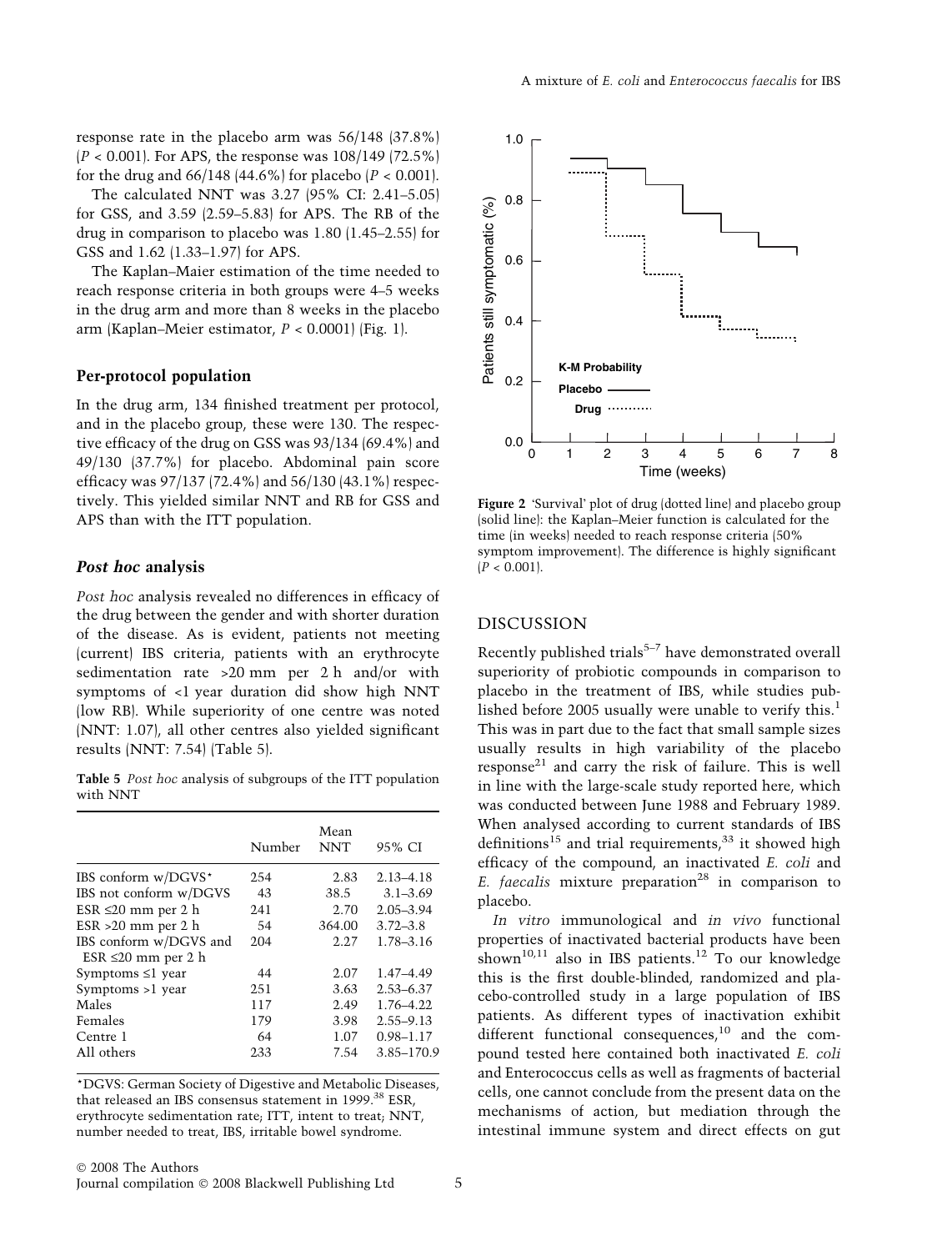function seem possible, $11$  while direct interactions with the stationary colonic bacteria are rather unlikely.

However, re-analyses such as ours have methodological limitations that need to be acknowledged. One is that data that are required for IBS studies nowadays and that have not been recording previously are limiting the comparability of results to recently analysed and published data. This refers, e.g. to IBS symptom duration and severity that are prerequisites of current IBS studies but are missing in our data set. Others are assessment of symptoms by physicians rather than the currently used 'subjective global assessment' of symptoms and symptom changes by the patient.<sup>30</sup> To compensate for such limitations, the threshold for being a responder was elevated: compared to currently performed trials where patients have to show 'at least 50% symptom improvement',<sup>30</sup> the initial analysis used the criterion 'symptom-free' to define a responder.

The definition of the IBS has substantially changed over the last 2 decades, and the so-called Rome  $consensus<sup>18</sup>$  has found its way into academic medicine and gastroenterology, especially with respect to recruitment of IBS patients for clinical trials. Whether it has been accepted in daily routine by gastroenterologists is still a matter of debate, $13$  and is has been questioned whether it will even affect the majority of IBS patients that are not seen by a gastroenterologist but consult in primary care.<sup>34,35</sup> Primary care physicians, on the contrary, have developed their own set of criteria defining IBS,  $^{17,19}$  and frequently do not use the more complex Rome definitions.<sup>14,36</sup> Therefore, the question remains whether or not IBS trials should be conducted in the gastroenterologists or in the primary care physician practice. This may have significant implications, as the gastroenterologist and the Rome criteria rely on the presence of IBS-typical symptoms and potentially add a colonoscopy, while in primary care, the 'tender and palpable colon' but not a colonoscopy is a prerequisite for this diagnosis.

In consequence of this, IBS patients seen in primary care may differ from those seen in the specialized clinic, and may represent a subsample of all IBS patients. The question arises which subset of patients may better be studied in treatment trials, e.g. of new compounds. It may be helpful to study this in direct comparison in a trial setting where IBS patients are recruited by either gastroenterologists or a family physician for the same study design and compound in the future.

While more and more probiotic compounds become available on the market or are seeking approval, their specific mechanisms of action in various clinical conditions remains obscure. Based on the reviewed and meta-analysed data, bifido bacteria, $5-7$  lactobacil- $\ln^2$  and a mixture of different bacterial strains<sup>3,4,8</sup> have been shown to be effective in clinical conditions such as IBS; E. coli preparation, in contrast, have so far only been evaluated in non-controlled trials.<sup>1</sup> This casts some doubts on the overall rationale for their use, unless a specific mechanism of action – via the intestinal immune system, the enteric nervous system or otherwise – has been demonstrated to operate. A recent IBS trial<sup>8</sup> that attempted to do this was unable to identify a mechanism (e.g. via short chain fatty acid modulation) but speculated that efficacy must be due to factors other than the presence of induced microbiota itself; this is further supported by the study presented here, as the sterile bacterial lysate that was used in this study may have elicited itsmechanisms of action via direct interaction with the immune system rather than via interaction with the local bacterial colony. However, their low profile for adverse events, their high acceptance in patients and the low NNT as demonstrated here may justify their clinical use, even though the basic scientific knowledge of their mode of operation is still lacking. <sup>37</sup>

#### REFERENCES

- 1 Floch MH. Use of diet and probiotic therapy in the irritable bowel syndrome: analysis of the literature. J Clin Gastroenterol 2005; 39: S243–6.
- 2 O'Mahony L, McCarthy J, Kelly P et al. Lactobacillus and bifidobacterium in irritable bowel syndrome: symptom responses and relationship to cytokine profiles. Gastroenterology 2005; 128: 541–51.
- 3 Kajander K, Hatakka K, Poussa T, Farkkila M, Korpela R. A probiotic mixture alleviates symptoms in irritable bowel syndrome patients: a controlled 6-month intervention. Aliment Pharmacol Ther 2005; 22: 387–94.
- 4 Kim HJ, Vazquez RoqueMI, Camilleri M et al. A randomized controlled trial of a probiotic combination VSL 3 and placebo in irritable bowel syndrome with bloating. Neurogastroenterol Motil 2005; 17: 687–96.
- 5 Whorwell PJ, Altringer L, Morel J et al. Efficacy of an encapsulated probiotic Bifidobacterium infantis 35624 in women with irritable bowel syndrome. Am J Gastroenterol 2006; 101: 1581–90.
- 6 Fanigliulo L, Comparato G, Aragona G et al. Role of gut microflora and probiotic effects in the irritable bowel syndrome. Acta Biomed 2006; 77: 85–9.
- 7 Guyonnet D, Chassany O, Ducrotte P et al. Effect of a fermented milk containing Bifidobacterium animalis DN-173 010 on the health-related quality of life and symptoms in irritable bowel syndrome in adults in primary care: a multicentre, randomized, double-blind, controlled trial. Aliment Pharmacol Ther 2007; 26: 475–86.
- 8 Kajander K, Krogius-Kurikka L, Rinttila T, Karjalainen H, Palva A, Korpela R. Effects of multispecies probiotic supplementation on intestinal microbiota in irritable bowel syndrome. Aliment Pharmacol Ther 2007; 26: 463–73.